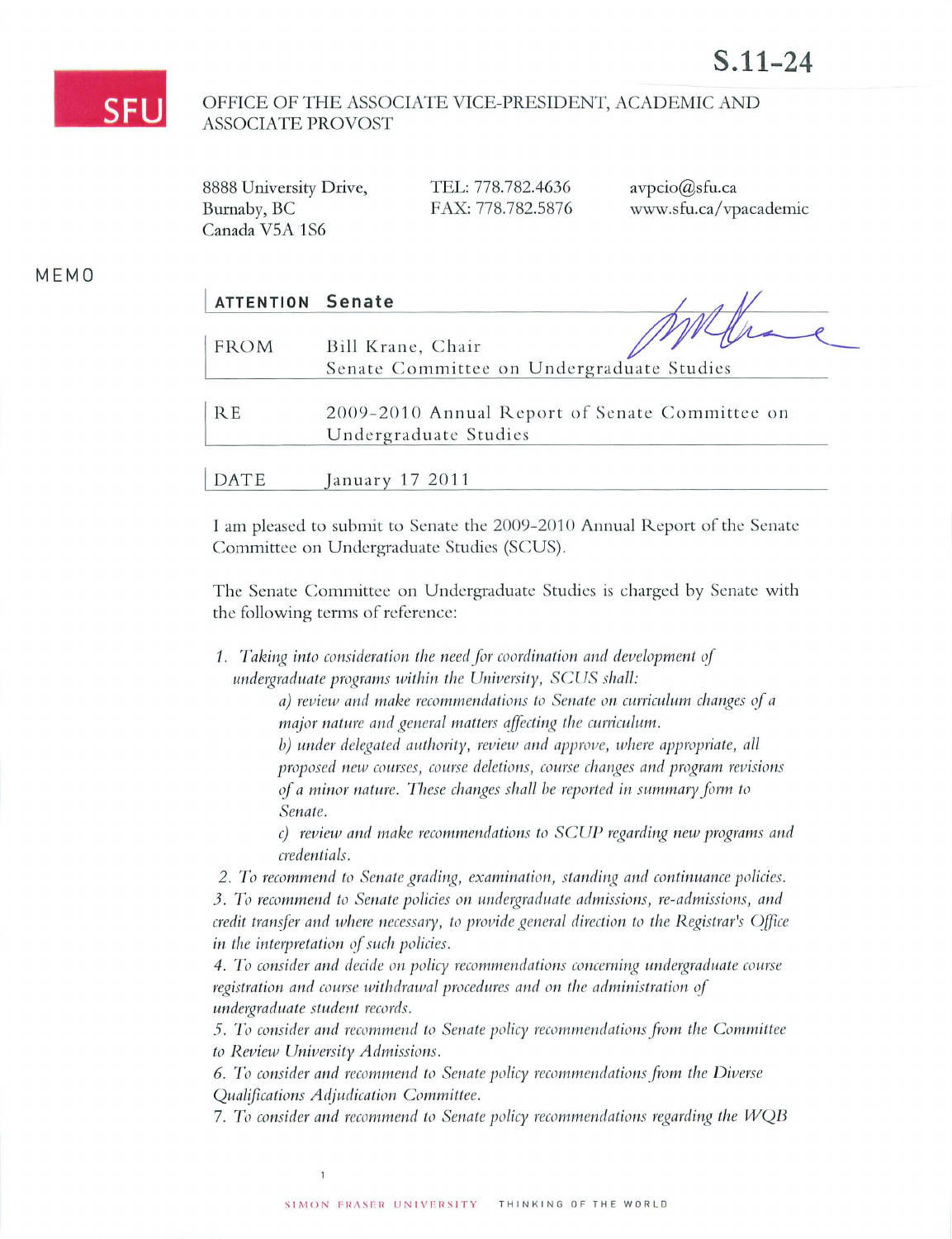## *requirements.*

This report covers the period September 1, 2009 to August 31, 2010, during which SCUS held 10 meetings.

SCUS reviewed, recommended, approved and submitted to SCUP and Senate curriculum changes related to the addition, deletion and modification of programs and courses, as well as revisions of relevant regulations.

## Programs and Policies reviewed

- I. Deletion of the PBD in Teaching English as a Second Language
- II. Deletion of Canadian Studies Program
- III. New BC Math Curriculum
- IV. Deletion of areas of emphasis in Health Sciences:
	- General Studies, Environmental and Occupational Health, Infectious Diseases
- V. English Language and Literacy Requirement Revision
- VI. Aboriginal Undergraduate Admission Policy

New programs approved and recommended:

- I. Joint Major in Latin American Studies and International Studies
- II. Certificate in Social Justice
- III. Professional Linking Program
- IV. Minor in Asia Canada Studies
- V. Certificate in Creative Writing
- VI. Certificate in Writing and Rehtoric
- VII. Certificate in Medieval and Renaissance Studies
- VIII. Concentration in Applied Behaviour Analysis
- IX. Certificate in Corporate Social Responsibility
- X. BusOne
- XI. Systems One First Year Program
- XII. Major in First Nations Studies
- XIII. Honours Programs
	- Art and Culture Studies
	- Dance
	- Film
	- Music
	- Theatre Performance
- XIV. New Concentrations in Health Sciences:
	- Life Sciences
	- Population and Quantitative Health Sciences
- XV. Certificate in French and Education
- XVI. Certificate in Correctional Studies
- XVII. Certificate in Forensic Studies
- XVIII. Certificate in Legal Studies
- XIX. Minor in Police Studies
- XX. PBD in Police Studies